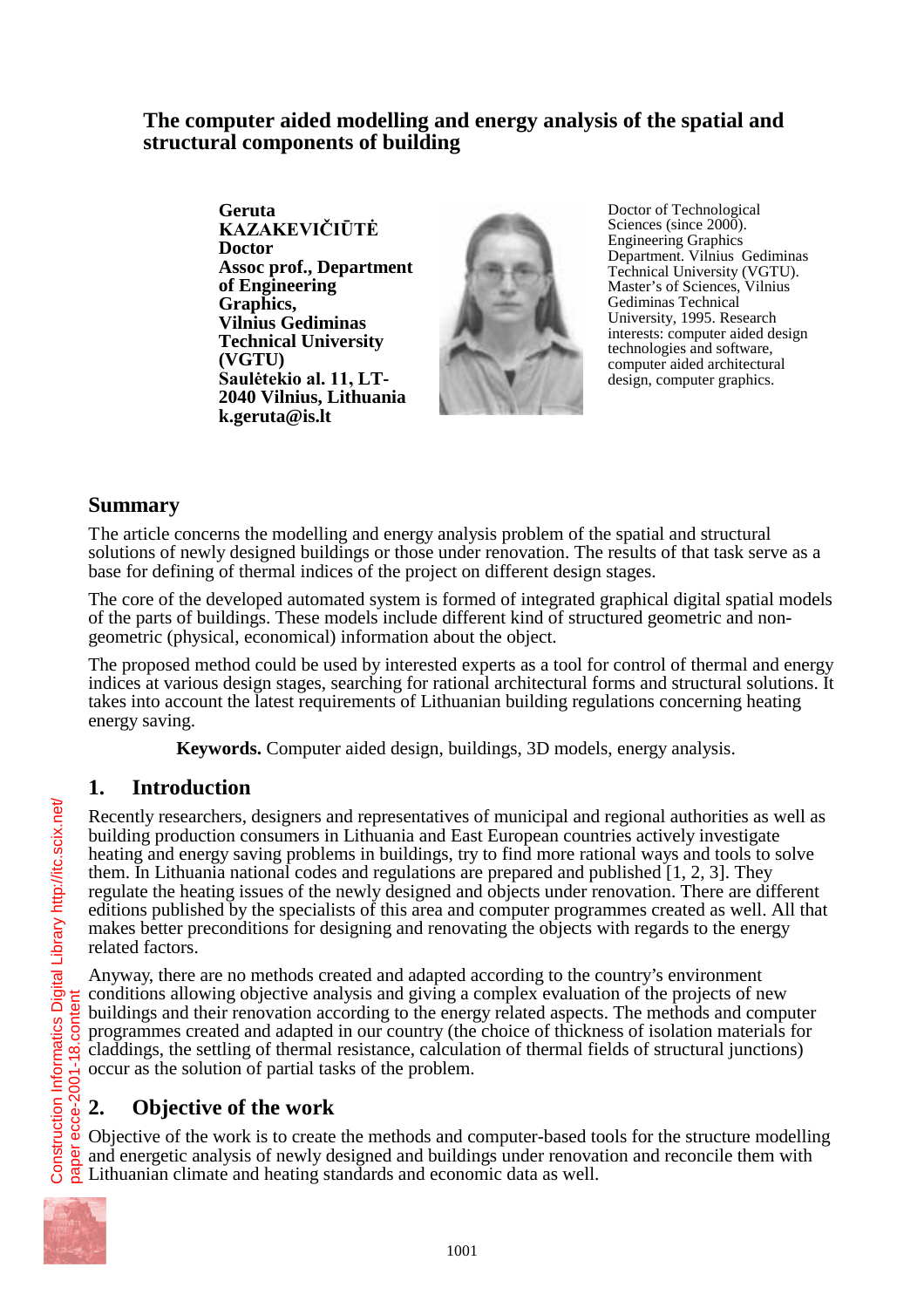The method proposed is based on the integrated graphical digital models supported by the environment of open architecture computer aided design system AutoCAD. These CAD models are interpreted as a universal database where all the necessary data needed for solving the task is being collected and saved. These models include various kinds of data (geometric, physical, economical) about the whole object and its parts.

## **3. Structure of the system and methodological grounds**

The computer aided modelling and energy analysis system of the spatial and structural components of building consist of the following main parts:

- the subsystem of the general geometric modelling of building complex or building and its components;
- the subsystem of the geometric modelling of the construction of building components;
- the subsystem of the analysis of metrics of the building model;
- the subsystem of the energy analysis of the building model;
- the subsystem of the evaluation project variants.

In the viewpoint of methodology the geometric modelling of the entire objects and their components is based on the paradigm called "Types & Instances" and its main concepts (design vocabulary, substitution, level of detail, hierarchical structures) formulated by the well-known American architect and expert in information technology William Mitchell [4].

In designing and modelling the elements of the design vocabulary could be simple geometric forms (types) identified with the building, parts of the building and its definite structural components. A rectangular box as a type (the building, the level of the building, the fragment of the wall, the column or the beam) will be defined as an instance with the particular properties: length, width, height, colour etc.

The concept of the substitution, outlined by G. Schmitt [5], has three main meanings: first - the substitution of the alternative by another one according to the predefined constraints. It means the full substitution of the object by another one; second - the substitution of one class objects to appropriate objects of another class; third - the substitution of general symbols of the objects to more complicated and more similar to real objects. The substitution as a procedure could be used during investigation of the alternatives by repeating the condition "What if..." interactively. Thus the principle of the design vocabulary with the elements exchangeable could be defined.

The definition and fixing of the degree or level of detail allow us to adjust the CAD model of the object to the design stage and to the degree of the object understanding. This tool enables us to overview different variants of the object represented in various degrees of details. Main properties of the object like position, size, relations to other parts of the building remain the same, but the details of the form and the internal structure will be changed.

The tool of the definition of hierarchical structures allows us to create more complicated structures of CAD models and to study alternative solutions effectively.

We realize the process of the designing or reconstruction of the object as a process of the searching which is implemented in practice by changing and defining more precisely, by removing and returning again to the previous solution, by stretching and re-building of the initial forms of the model. This approach and the concepts described earlier led us to the main ideas implemented when designing the subsystem of geometric modelling.

### **4. The function of the computer aided modelling and energy analysis system of the spatial and structural components of building**

#### **4.1 Formation of integrated graphical digital models of buildings and their structural components**

The most important elements of the specialised system are integrated graphical digital models, covering the information on building and its parts, and mathematical tools ensuring model processing and system functioning.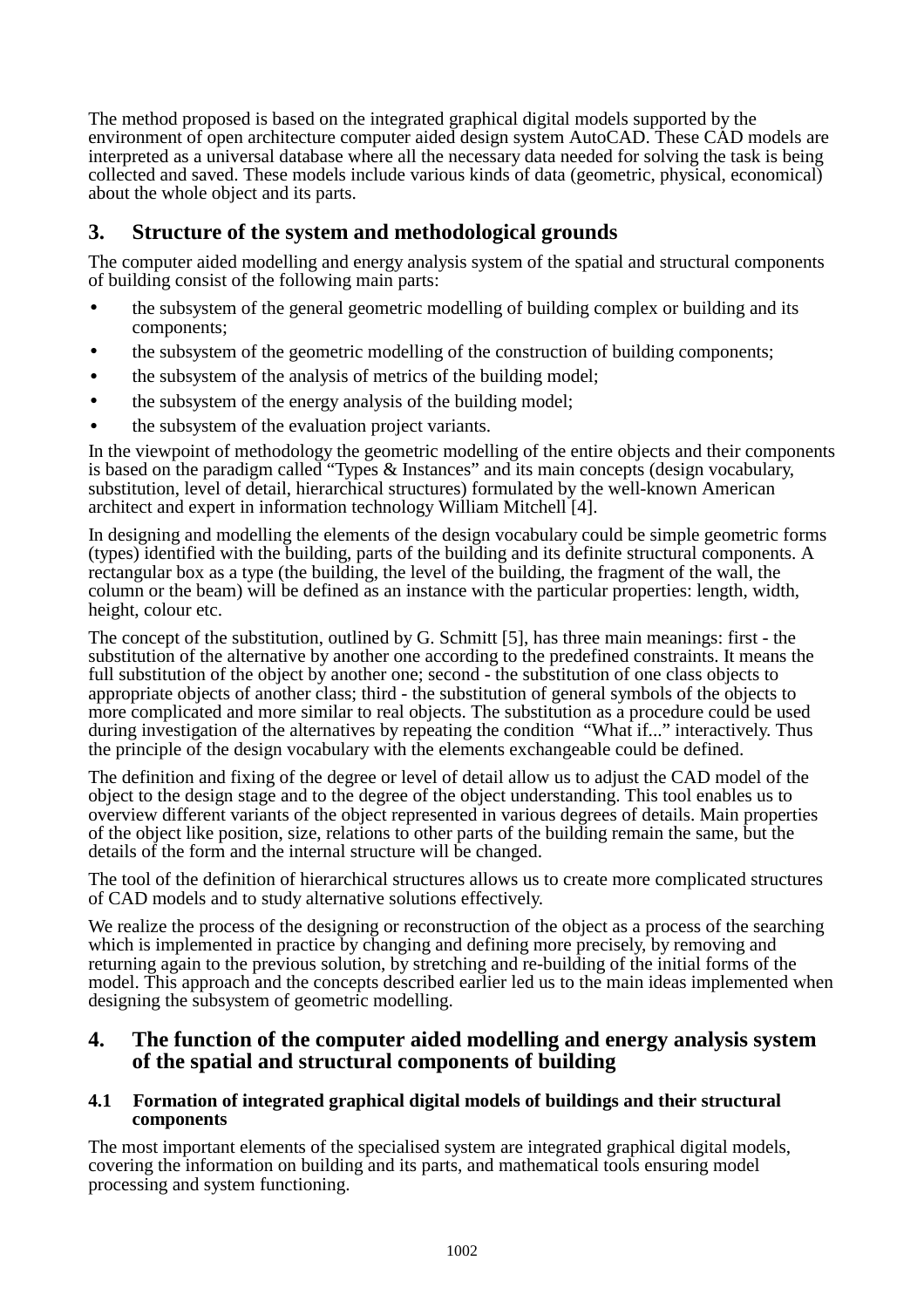The first and the second parts of the methods are mainly related to the aspects of creation of geometric models of buildings and their components. The ways for creating geometric models, integrated into a single system, can be distinguished by common features:

- 1) formation of models is based on orthogonal geometry. For this purpose, the design of standard functions for performing the most popular geometric transformations may simplify;
- 2) the same graphical objects are applied (2.5D polylines, 3D face) for creating a more "democratic" system, without large computer resources;
- 3) available details of a model in different stages of its creation, i.e. the details of the outside contour of the model, the surface of the object, general details of the volume of the object.

One of the methods can be realised by using the programme complex "TiVa" ("Types and Variants"). Spatial (3D) profiles are created with the help of computer based means and saved in a database. Later they can be taken out of the CAD database and included into the graphic window, transformed and analysed in detail. This way the generalised spatial model of a building is formed. The model of the living house created by package "TiVa" is shown in figure 1.



The main principles are included into the programme complex "TiVa":

- operative and non- restricted generation of the object forms;
- design vocabulary formation from 3D profiles, while realising it as a database in practice;
- establishing the relations between various levels of details in profiles and their free interchange in the model;
	- application of methods for the design of different variants.

Fig. 1 The computer model of the living house, 2 fasades, roof plan

While applying another method, devoted to create a model for the building or its components, being designed or renovated, technologies of scanning and treating of image views have been applied. Images views are two- dimensional architectural drawings (plans of floors, facades, etc.) taken from the existing design documentation. Having created the image files of the building components, they are moved into the AutoCAD environment. Further the image views are processed with the help of complex programme. First of all they are vectorised, then schematic views of 2D floor plans are formed and the files of the data of a building are prepared. On the basis of the external text data file the model of a building and its components is automatically generated and visualised. Surfaces of spatial model of a building (outer walls, openings, slabs, etc.) are described by the three-four angle faces (3D face graphical entities).

For describing spatial models of flat and slope roofs, the same 3D face graphical entities are used.

The building can be modelled by using other ways or the industrial computer aided systems (e. g., AutoArchitect, Softdesk Inc.). The main thing is that it has to be the CAD model presented in an electronic form.

The cladding construction of a building model can be defined in automated system in two ways:

- by the automated graphic formation of the cross- section scheme with desirable heating peculiarities;
- by the use of graphical- digital models, prepared beforehand and saved in the database of the system (see figure 2).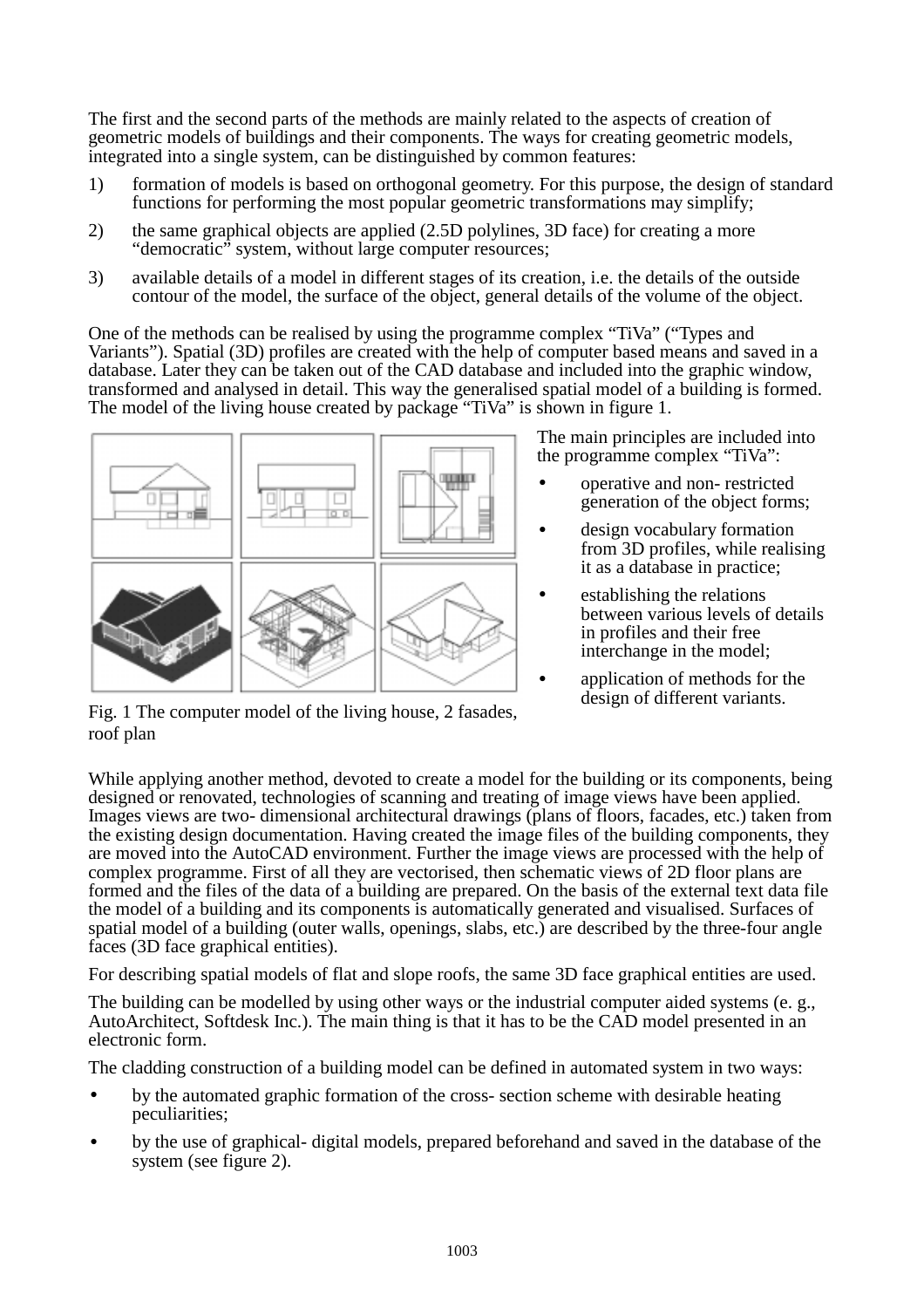| <b>Symbol Manager</b><br><b>Painter</b><br><b>RoomTT</b>                                                                                            | Cangrey<br>front. | ×<br><b>Sundad San</b><br><b>Minnice:</b><br>frover kenstsukers sp. |   |        | $\frac{1}{2}$<br>maCten.<br>dealer<br>$-101/3$ |
|-----------------------------------------------------------------------------------------------------------------------------------------------------|-------------------|---------------------------------------------------------------------|---|--------|------------------------------------------------|
| Tazor ak<br>topy be<br>lime <sub>.</sub> gb<br>From Ro<br>lion ke<br><b>June nu</b><br>took pa<br>trew pl<br>lion in<br>Tupe, di<br>tow_n<br>93 S.H |                   | <b>IMIMI</b>                                                        |   |        |                                                |
| <b>Time</b><br>DE.<br>Concel<br><b>Isaim</b><br>$n+1$<br>Coausad: sa<br>Macro Spabol Hanager                                                        | Add               | Move<br>m                                                           | 長 | Delate | ÷<br>×.<br>×                                   |

*Fig. 2 The graphical digital database of the construction solutions of the building model cladding parts* 

In both the cases non- graphic data of database elements (construction titles, heating-technical characteristics) are associated with the elements of the geometric model.

Informational graphical models of buildings are the complexes ones. They include geometric elements, described by computer based means in the system that are joined together by functional relations and connected by geometrical and physical numerical data. These properties are expressed in views, texts and mathematical subordination.

For the structurisation of integrated graphical digital models of buildings in the geometrical point of view, first of all their different components are described and the relations among each other as well.

General volume of the building is divided into partial volumes, thus making the kind of a scheme of the geometrical description of the building model: building  $\rightarrow$  floors of a building  $\rightarrow$  premises on the floors. The inside volume of a building is separated from the outside by claddings (walls, windows and doors, roof, the slabs of non- heated basement and a garret), that belong to certain floors at the same time.

Sorting the parts of a building model according to the purpose, types and floors allows the calculation of certain geometrical quantities, such as cladding areas, premise volumes and perimeters (the subsystem of the analysis of metrics of the building model) and formation of certain spatial views and orthogonal projections.

#### **4.2 Energy analysis of building models and peculiarities of formation of project variants**

Geometrical data of a building are related to the graphical expression of spatial model of a building. The heating- technical characteristics are related to the construction of a building model (2D models). They also determine the cross- section view of cladding construction. The constructional heating numerical data together with geometrical numerical data after integrating them into certain parts of a building are necessary in energetic calculations. Filtered geometrical dimensions and heating-technical characteristics are applied in mathematical expressions of the computer aided modelling and energy analysis system of the spatial and structural components of building. The expressions can serve the evaluation of heat losses in a building, etc.

The relations between graphical numerical model and the subsystem of energy analysis are presented in a block-scheme (see figure 3).

Peculiarities of the design models are analysed while referring to the samples of real objects, newly designed and renovated [6].

Variants of a building project can be prepared by changing spatial solutions of a building, dimensions of claddings and their construction (see figure 4). Spatial solutions of a building and the dimensions of claddings are characterised by geometrical parameters (length, width, height, etc.) and the construction of claddings – heat index values, that depend on the layout of the materials on the layers of claddings and the relations among the layers.

The subsystem of evaluation and review of project variants allow the selection of the most rational designed spatial and constructional solutions in the point of view of energy and economics.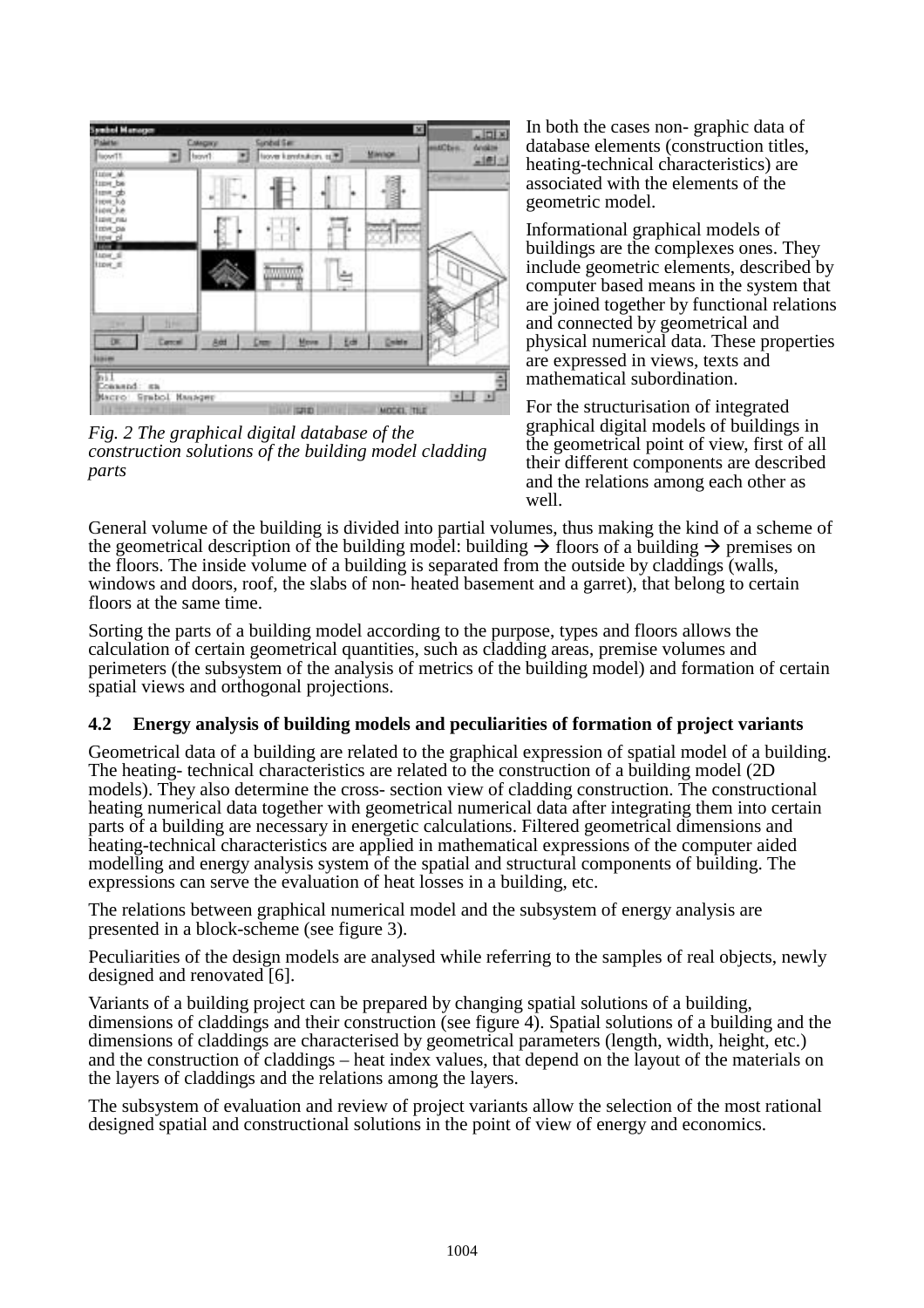

*Fig. 3 Interrelation of the geometrical model, numerical data and indices of energy estimation (is being estimated the main transmission heat losses of cladding parts of a building in a concrete case)*

The projects are reviewed while operating geometrical parameters and the values of heat indices evaluated in changes of distinctive energy losses and economic (the most popular is payback period by using own means) indices (see figure 5).





*Fig. 5 Project variant evaluation criterions of a building*

*Fig. 4 Project variant solutions of a building* 

The computer- based tools of the system of automated modelling of buildings and their energy analysis allow to form geometrical models of real buildings while changing the level of details. Having arranged the alternatives for design solutions of building models, the energetic and economic analysis of objects and their parts are performed. As a result of variant automated design and analysis, certain conclusions have been made:

- 1) The computer- based model of a building can be arranged by the means of the system, discussed at work as well as by the other industrial systems of computer design. Nevertheless, the model must be made from graphical objects of appropriate types (3D face, Region), proper in the geometrical point of view.
- 2) The main criteria of evaluation of the variants for the newly designed object are distinctive heat energy losses  $H_T$ , because these indices are very useful for evaluating project variants, i.e. they evaluate the geometry and construction, but they do not make any influence on the concrete building site. A simple but rather precise methodology is used for the analysis of the variants of the object under renovation. The annual consumption of heat  $Q_{\text{met}}$  for building heating is calculated according to the above- mentioned methods, widely used in our country nowadays.